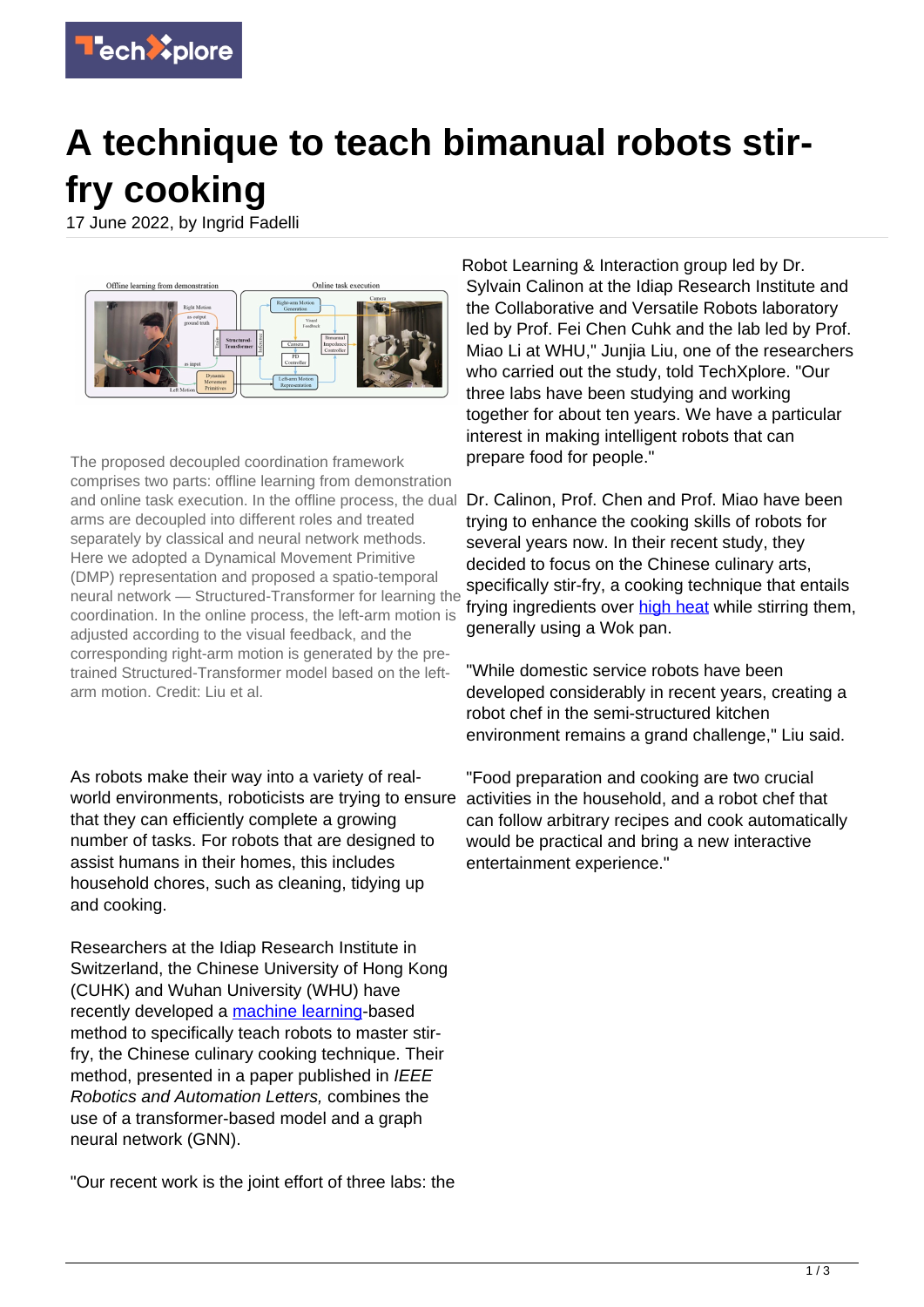



Structured-Transformer is a bimanual coordination mechanism that regards coordination as a sequence transduction problem and learns coordination by embedding a Graph Convolutional Layer halfway through the Transformer decoder to explicitly consider the robot hardware structure. Credit: Liu et al.

Stir-fry, the cooking style that the team focused on in their recent paper, involves complex bimanual skills that are difficult to teach to robots. To effectively do this, Liu and his colleagues first tried to train a bimanual coordination model known as a "structured-transformer" using human demonstrations.

"This mechanism regards coordination as a sequence transduction problem between the movements of both arms and adopts a combined model of transformer and GNN to achieve this," Liu Manipulation of Semi-Fluid Objects, IEEE Robotics explained. "Thus, in the online process, the left-arm and Automation Letters (2022). [DOI:](https://dx.doi.org/10.1109/LRA.2022.3153728) movement is adjusted according to the visual feedback, and the corresponding right-arm movement is generated by the pre-trained structured-transformer model based on the left-arm © 2022 Science X Network movement."

The researchers assessed their model's performance both in simulations and on a physical two-handed robotic platform, known as the Panda robot. In these tests, their model allowed the [robot](https://techxplore.com/tags/robot/) to successfully and realistically reproduce the motions involved in stir-fry.

"The main contribution of this paper is to consider the coordination mechanism of bimanual robots explicitly in the form of sequence transduction," Liu said. "Compared with classical learning from demonstration methods and [deep learning/](https://techxplore.com/tags/deep+learning/) [reinforcement learning](https://techxplore.com/tags/reinforcement+learning/) based methods, our decoupled framework skillfully combines both these techniques. In fact, it can have both the generalization of the former and the expressivity of the latter."

In the future, the model introduced by this team of researchers could enable the development of robots that can cook meals both in home environments and at public venues. In addition, the same approach could be used to train robots on other tasks that involve the use of two arms and hands. Meanwhile, Liu and his colleagues plan to continue working on their model, to improve its performance and generalizability.

"We will now introduce higher dimensional information to learn more humanoid motion in kitchen skills, such as visual and electromyography signals," Liu added. "The estimation of semi-?uid contents in this work was simpli?ed as twodimensional image segmentation, and we only used the relative displacement as the desired target. Thus, we also plan to propose a more comprehensive framework that consists of both the movements of bimanual manipulators and the state change of the object."

 **More information:** Junjia Liu et al, Robot Cooking With Stir-Fry: Bimanual Non-Prehensile [10.1109/LRA.2022.3153728](https://dx.doi.org/10.1109/LRA.2022.3153728)